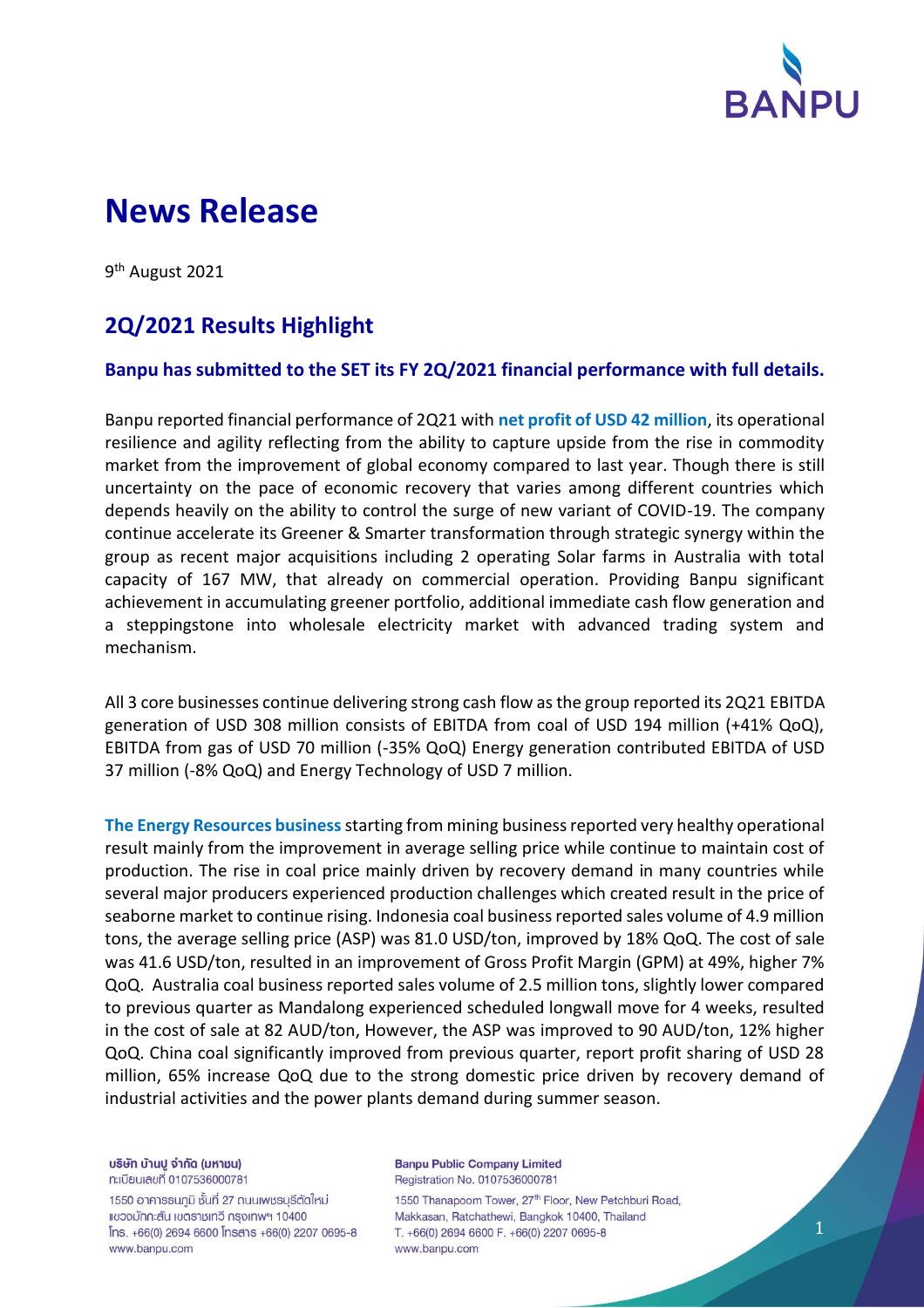

Gas business for 2Q21 reported an average local price of 2.76 USD/Mcf and the 2 operational gas assets continue delivered stable production of 60 billion Cubic Feet (Bcf), with average selling price of 2.6 USD/Mcf, 16% increase QoQ driven by ongoing solid demand from residential users as weather heats up across the Northern Hemisphere, together with the economic activities started to recover from last year.

**The Energy generation business** reported consistent contribution, mainly from the HPC power plant that maintain high reliability with Equivalent available factor (EAF) of 92% to support and serve the high dispatch requirement from EGAT. It reported an equity income of USD 35 million, 32% higher QoQ. BLCP reported equity income of USD 2.5 million due to it experienced unplanned maintenance from the tube leak incident, though still achieved EAF of 87%. CHPs plant in China reported net loss of USD 5.9 million, due to the weaker demand from some of our customers and highly impacted from the high domestic coal cost. Shanxi Lu Guang (SLG) power plant in China also completed its commissioning activities and prepared for the commercial dispatch expected by third quarter of the year. This quarter, Nakoso IGCC power plant in Japan that has been acquired in April this year, also reported its first profit sharing of USD 1.5 million.

For Renewable business including solar power plants in China reported strong revenue of USD 8.8 million, 27 % higher QoQ, from favorable weather conditions resulted in high irradiation with average capacity factor achieved 16%. Solar business in Japan also reported improvement in operational results with capacity factor of 17%, improved 8% QoQ. The Vin Chau phase 1 wind project, in Soc Trang province, Vietnam progressing well with its construction reaching 68%. However, with the recent COVID-19 control in Soc Trang province, the COD schedule is expected to slightly shift to 4Q2021.

**For Energy Technology business**, it continues focus on expanding its products and services to build Banpu energy ecosystem. The key developments including the 16 MW floating solar projects at LK Rubber Industrial City Hub achieved 60% construction while Solar rooftop business continue to initiate new solar smart package to cater medium size businesses. Energy trading in Japan also progressing well, securing 10 new annual supply contracts to 6 new clients, including hospitals, universities, and National institutes for total of additional 111 GWh for 1 year period.

บริษัท บ้านปู จำกัด (มหาชน) ทะเบียนเลขที่ 0107536000781

1550 อาคารธนกูมิ ชั้นที่ 27 ถนนเพชรบุรีตัดใหม่ แขวงมักกะสัน เขตราชเทวี กรุงเทพฯ 10400 lns. +66(0) 2694 6600 lnsans +66(0) 2207 0695-8 www.banpu.com

**Banpu Public Company Limited** Registration No. 0107536000781

1550 Thanapoom Tower, 27<sup>th</sup> Floor, New Petchburi Road, Makkasan, Ratchathewi, Bangkok 10400, Thailand T. +66(0) 2694 6600 F. +66(0) 2207 0695-8 www.banpu.com

2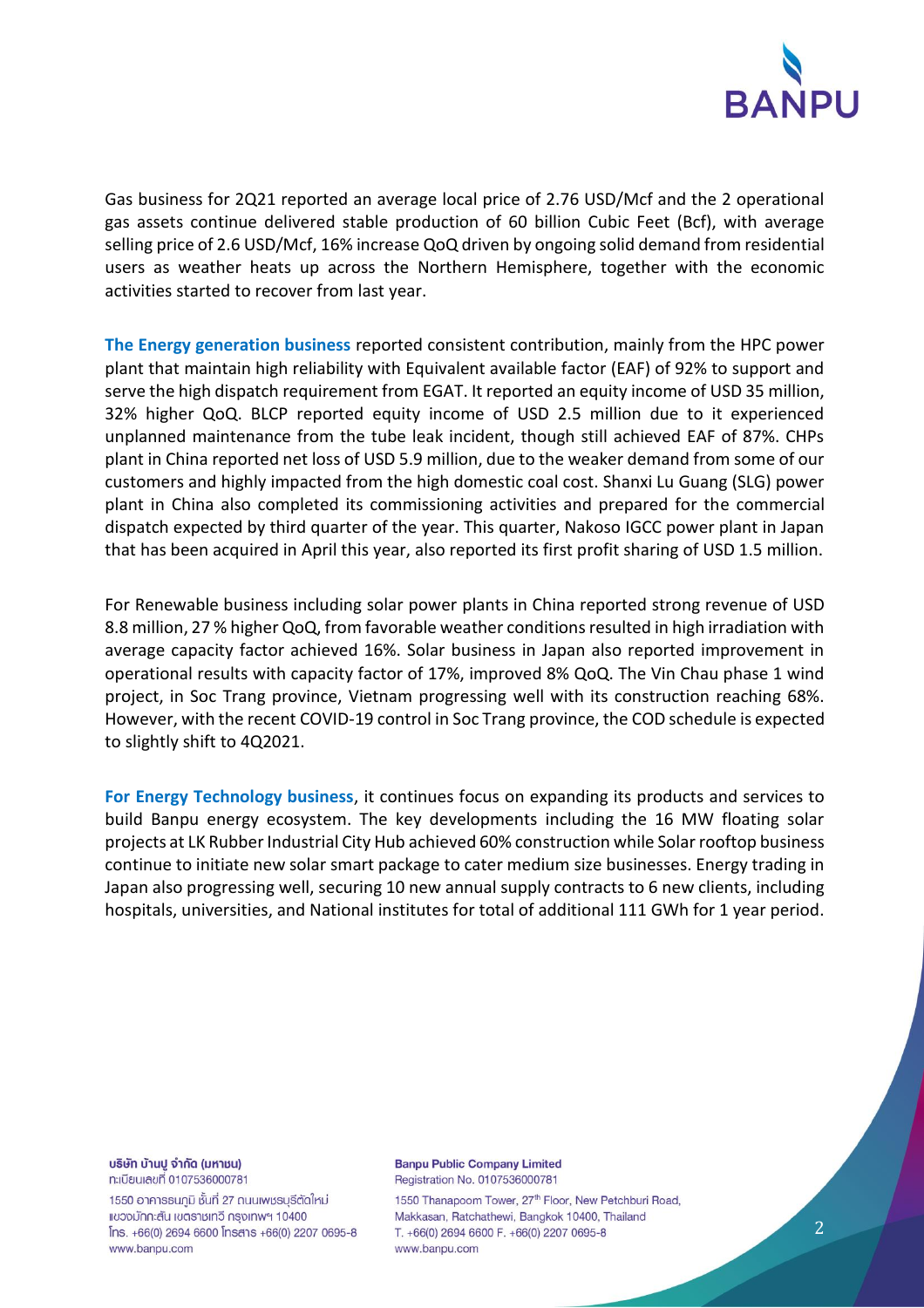

#### **Summary of 2Q/2021 results**

| Year-end Dec ('M.USD)               | <b>2Q21</b> | <b>1Q21</b> | <b>2Q20</b> | <b>Note</b>                                                           |
|-------------------------------------|-------------|-------------|-------------|-----------------------------------------------------------------------|
| <b>Coal sales volume (M.Tonnes)</b> | 7.8         | 7.2         | 8.5         | Indonesia4.9mt (+19%QoQ, -8%YoY), Australia2.5mt (-5%QoQ, -19%YoY),   |
| Sales revenues                      | 799.3       | 735.8       | 517.6       | and Coal trading 0.4mt. ASP Indo US\$81/t, ASP Australia A\$89.8/t    |
| Cost of sales                       | (530.0)     | (508.3)     | (455.7)     |                                                                       |
| Gross profit                        | 269.3       | 227.4       | 61.9        | GPM from coal 36% (GPM Indo coal 49%, GPM Australia coal 9%)          |
| <b>GPM</b>                          | 34%         | 31%         | 12%         | GPM from Gas 34%, GPM from Power 7%                                   |
| Adminstrative expenses              | (53.5)      | (50.8)      | (35.9)      |                                                                       |
| Selling expenses                    | (34.4)      | (30.6)      | (38.6)      |                                                                       |
| Royalty                             | (56.9)      | (44.0)      | (43.6)      |                                                                       |
| Equity income                       | 63.0        | 43.0        | 30.6        | Equity income from China coal US\$27.6m, HPC US\$35.5m, BLCP US\$2.5m |
| Other                               | 4.1         | 3.1         | (0.3)       | SLG (US\$1.3m), Nakoso US\$1.5m and Solar & Tech business (US\$2.6m)  |
| <b>EBIT</b>                         | 191.6       | 148.1       | (25.9)      |                                                                       |
| <b>EBIT margin</b>                  | 24%         | 20%         | -5%         |                                                                       |
| Interest expenses                   | (40.9)      | (42.8)      | (44.2)      |                                                                       |
| <b>Financial expenses</b>           | (2.1)       | (2.0)       | (1.6)       |                                                                       |
| Income tax - Core business          | (20.6)      | (19.7)      | (7.3)       |                                                                       |
| Minorities                          | (35.5)      | (25.5)      | (6.3)       |                                                                       |
| Net profit before extra items       | 92.5        | 58.1        | (85.3)      |                                                                       |
| Non-recurring items                 | (3.5)       | (5.3)       | (32.5)      |                                                                       |
| Gain (Loss) on Derivatives          | (48.2)      | (4.9)       | 19.2        | Loss from financial derivative instruments                            |
| Income tax - Non core business      | (1.0)       | (0.3)       | (2.9)       |                                                                       |
| Deferred tax income/expenses        | (10.9)      | (26.3)      | 43.8        |                                                                       |
| Net profit                          | 28.9        | 21.3        | (57.7)      |                                                                       |
| Net gains (losses) on exchange rate | 13.4        | 29.4        | (21.0)      | FX gain from the depreciation of Thai Baht against US Dollar          |
| <b>Net profit</b>                   | 42.3        | 50.7        | (78.7)      |                                                                       |
| EPS (USD/share)                     | 0.008       | 0.010       | (0.015)     |                                                                       |
| Depreciation                        | 67.2        | 68.5        | 50.1        |                                                                       |
| Amortization                        | 49.6        | 57.7        | 47.7        |                                                                       |
| Depre & Amortization                | 116.8       | 126.2       | 97.8        |                                                                       |
| <b>EBITDA</b>                       | 308.4       | 274.3       | 71.9        | EBITDA from coal of US\$194m, gas US\$70m, power US\$37m              |
| <b>EBITDA</b> margin                | 39%         | 37%         | 14%         | and Energy Tech US\$7m                                                |

### บริษัท บ้านปู จำกัด (มหาชน)

ทะเบียนเลขที่ 0107536000781

1550 อาคารธนภูมิ ชั้นที่ 27 ถนนเพชรบุรีตัดใหม่ แขวงมักกะสัน เขตราชเทวี กรุงเทพฯ 10400 Ins. +66(0) 2694 6600 Insans +66(0) 2207 0695-8 www.banpu.com

#### **Banpu Public Company Limited** Registration No. 0107536000781

1550 Thanapoom Tower, 27<sup>th</sup> Floor, New Petchburi Road, Makkasan, Ratchathewi, Bangkok 10400, Thailand T. +66(0) 2694 6600 F. +66(0) 2207 0695-8 www.banpu.com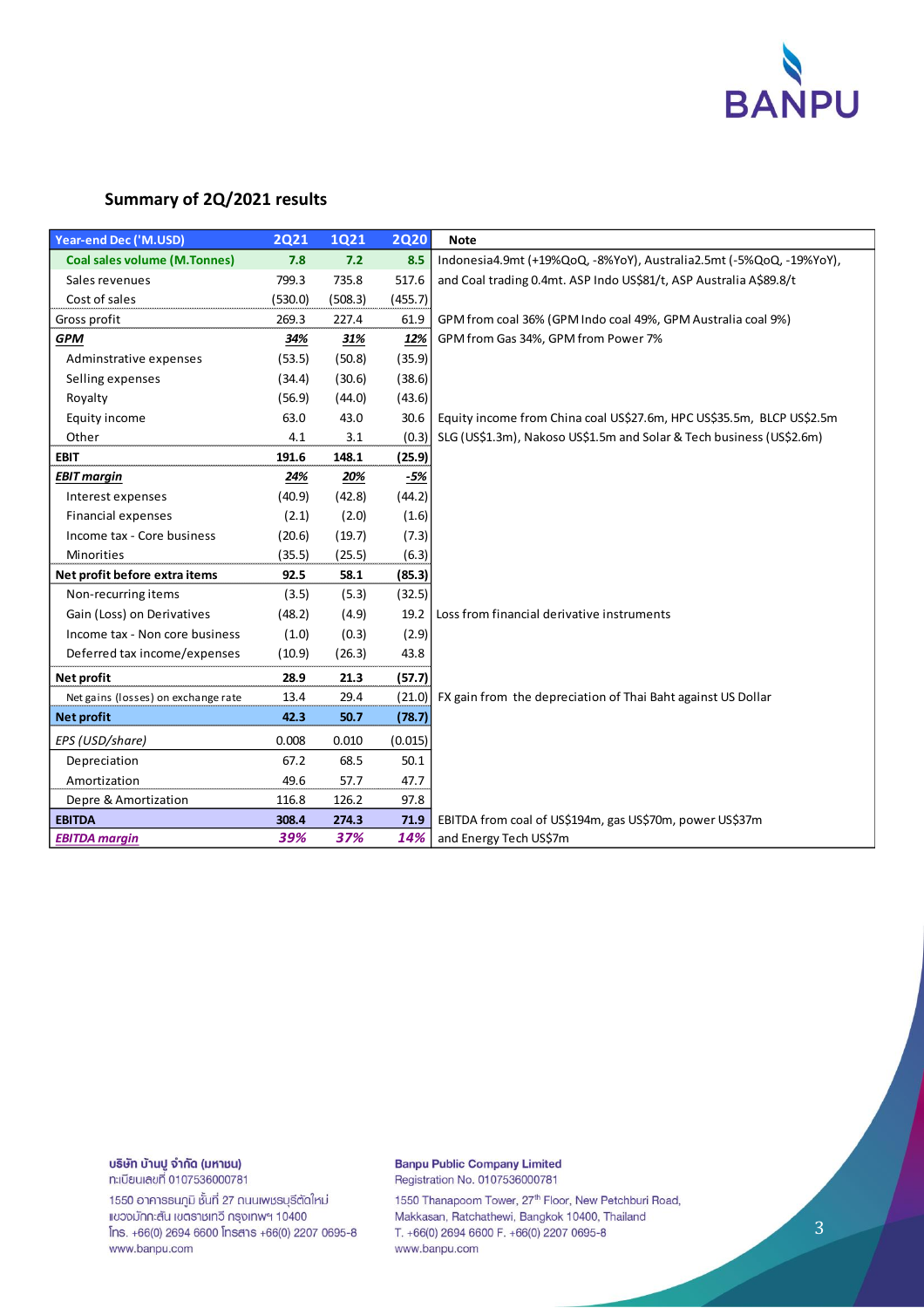

| <b>DETAIL OF PROFIT&amp;LOSS STATEMENT</b>   |       | <b>2Q21</b>              | 1Q21    | <b>2Q20</b> |
|----------------------------------------------|-------|--------------------------|---------|-------------|
| Total production of Coal Indonesia           |       | 4.48                     | 4.00    | 4.39        |
| <b>Total production of Coal Australia</b>    |       | 2.26                     | 2.41    | 3.26        |
| <b>Total Production</b>                      | M.Ton | 6.75                     | 6.41    | 7.65        |
| <b>Coal sales volume (M tonnes)</b>          |       |                          |         |             |
| <b>ITMG own</b>                              |       | 4.46                     | 3.80    | 4.85        |
| <b>Other Source</b>                          |       | 0.42                     | 0.30    | 0.48        |
| Total Coal Sales - Indonesia                 |       | 4.88                     | 4.10    | 5.33        |
| Coal Sales - Coal Australia                  |       | 2.49                     | 2.63    | 3.09        |
| Coal Sales - China (traded coal)             |       | 0.44                     | 0.50    |             |
| Coal Sales - Others & Elimination            |       | 0.02                     | (0.01)  |             |
| <b>Total sale volume</b>                     | M.Ton | 7.84                     | 7.22    | 8.42        |
| <b>Sales revenue (M.USD)</b>                 |       |                          |         |             |
| Sales revenue - ITMG                         |       | 369.9                    | 265.6   | 262.1       |
| <b>Other Sources</b>                         |       | 25.5                     | 15.3    | 18.4        |
| Sales revenue - Coal Indonesia               |       | 395.4                    | 280.8   | 280.5       |
| Sales revenue - Coal Australia               |       | 172.4                    | 162.3   | 165.1       |
| Sales revenue - China (traded coal) & Others |       | 18.9                     | 18.1    |             |
| <b>Revenue from COAL business</b>            |       | 586.7                    | 461.3   | 445.6       |
| <b>Revenue from POWER business</b>           |       | 35.6                     | 66.8    | 40.8        |
| <b>Revenue from GAS business</b>             |       | 160.1                    | 185.7   | 10.5        |
| <b>Revenue from FUEL business</b>            |       | $\overline{\phantom{a}}$ | 4.1     | ٠           |
| <b>Revenue from OTHER business</b>           |       | 16.9                     | 17.9    | 6.7         |
| <b>Total revenues</b>                        | M.USD | 799.3                    | 735.8   | 503.6       |
| <b>Cost of sale (M USD)</b>                  |       |                          |         |             |
| Cost of sales - ITMG                         |       | (177.1)                  | (144.3) | (202.3)     |
| <b>Other Sources</b>                         |       | (26.0)                   | (17.2)  | (17.3)      |
| Cost of sales - Coal Indonesia               |       | (203.1)                  | (161.5) | (219.6)     |
| Cost of sales - Coal Australia               |       | (157.0)                  | (164.7) | (170.7)     |
| Cost of sales - China (traded coal) & Others |       | (16.6)                   | (14.1)  | (19.9)      |
| <b>COST OF SALE - COAL business</b>          |       | (376.7)                  | (340.4) | (410.2)     |
| <b>COST OF SALE - POWER business</b>         |       | (33.3)                   | (51.3)  | (31.5)      |
| <b>COST OF SALE - GAS business</b>           |       | (105.1)                  | (81.0)  | (16.3)      |
| <b>COST OF SALE - FUEL business</b>          |       | (1.4)                    | (4.3)   |             |
| <b>COST OF SALE - OTHER business</b>         |       | (13.6)                   | (31.4)  | (5.7)       |
| <b>Total cost of sale</b>                    | M.USD | (530.0)                  | (508.3) | (463.8)     |

**บริษัท บ้านปู จำกัด (มหาชน)**<br>ทะเบียนเลขที่ 0107536000781

1550 อาคารธนภูมิ ชั้นที่ 27 ถนนเพชรบุรีตัดใหม่ แขวงมักกะสัน เขตราชเทวี กรุงเทพฯ 10400 Ins. +66(0) 2694 6600 Insans +66(0) 2207 0695-8 www.banpu.com

**Banpu Public Company Limited** Registration No. 0107536000781

1550 Thanapoom Tower, 27<sup>th</sup> Floor, New Petchburi Road, Makkasan, Ratchathewi, Bangkok 10400, Thailand T. +66(0) 2694 6600 F. +66(0) 2207 0695-8 www.banpu.com

 $\overline{4}$